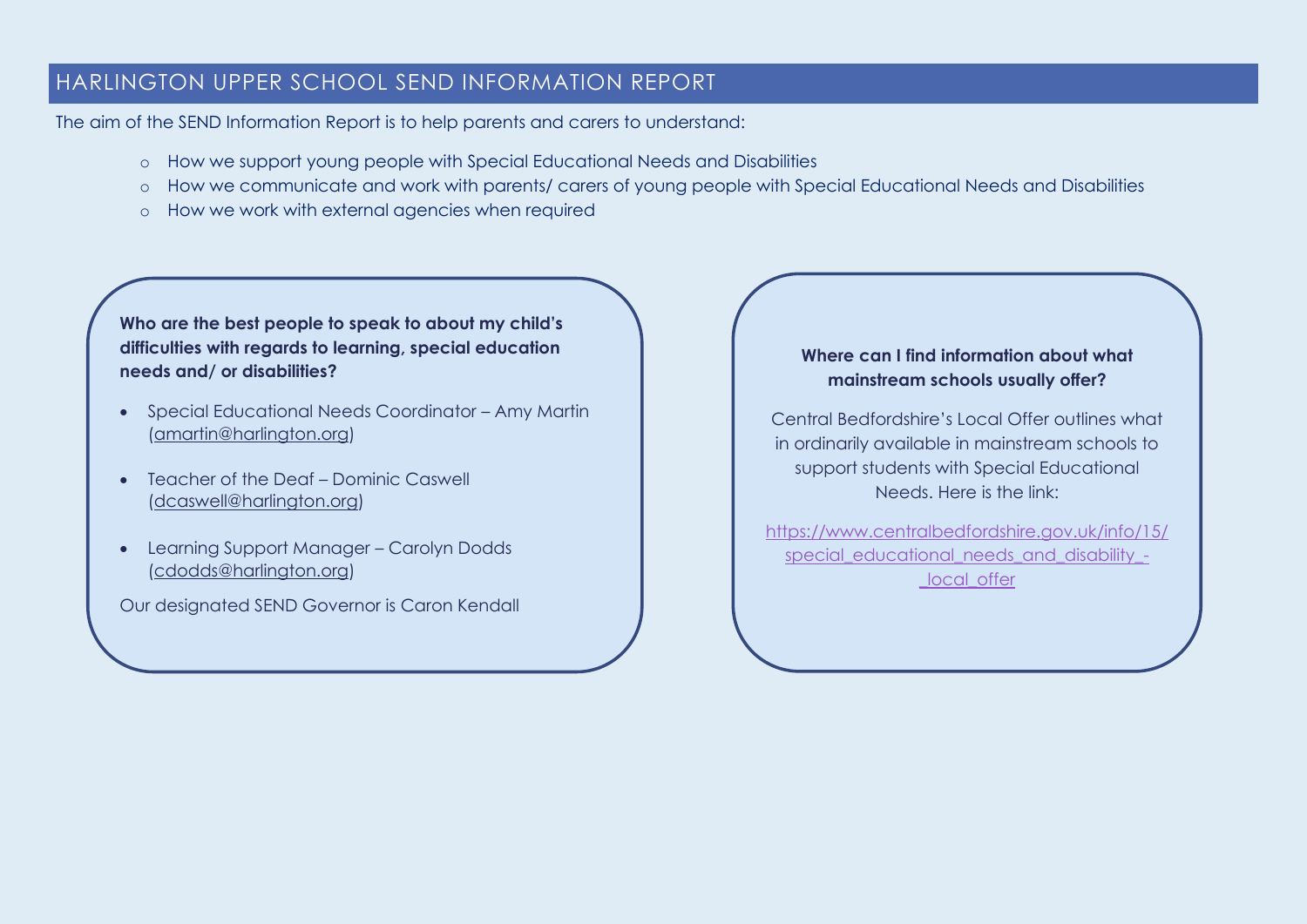## IDENTIFICATION AND ASSESSMENT OF NEEDS

#### **What kinds of SEN are provided for?**

At Harlington Upper School we can make provision for every kind of frequently occurring special educational need including dyslexia, dyspraxia, language and communication needs, Autism, moderate learning difficulties and social, emotional or mental health difficulties.

There are other kinds of special educational needs which do not occur as frequently and with which the school is less familiar. We can access training and advice so that these kinds of needs can be met.

Harlington Upper school currently meets the needs of students with an Education, Health and Care Plan with the following kinds of Special Educational Need:

- Social Emotional Mental Health Needs
- Cognition and Learning
- Communication and Interaction
- Sensory and Physical

We have a specialist provision which supports pupils with an EHCP whose primary need is identified as a Hearing Impairment.

**How are young people identified as having SEND and how are their needs assessed?** 

#### **Identification** of needs:

- Reviewing information provided as part of the transition process
- Regular review of progress, behaviour and attendance data
- Students who achieve below average in standardised assessments
- If despite high quality teaching and additional support a child continues to make no or slow progress it may be appropriate to put in place special education needs provision

#### **Assessment** of needs:

- We will gather feedback from teachers and meet with parents/carers and the child to discuss individual strengths and difficulties
- We may need to use a range of assessment tools to better understand their learning needs.
- We will regularly assess the impact of any support which is in place
- If your child is still making no progress, despite receiving additional support we may seek advice from an external professional.

If a child still does not make progress then, in conjunction with the parents, we will consider making a request to the Local Authority to undertake a statutory assessment of the student's needs and consider issuing an Education, Health and Care Plan.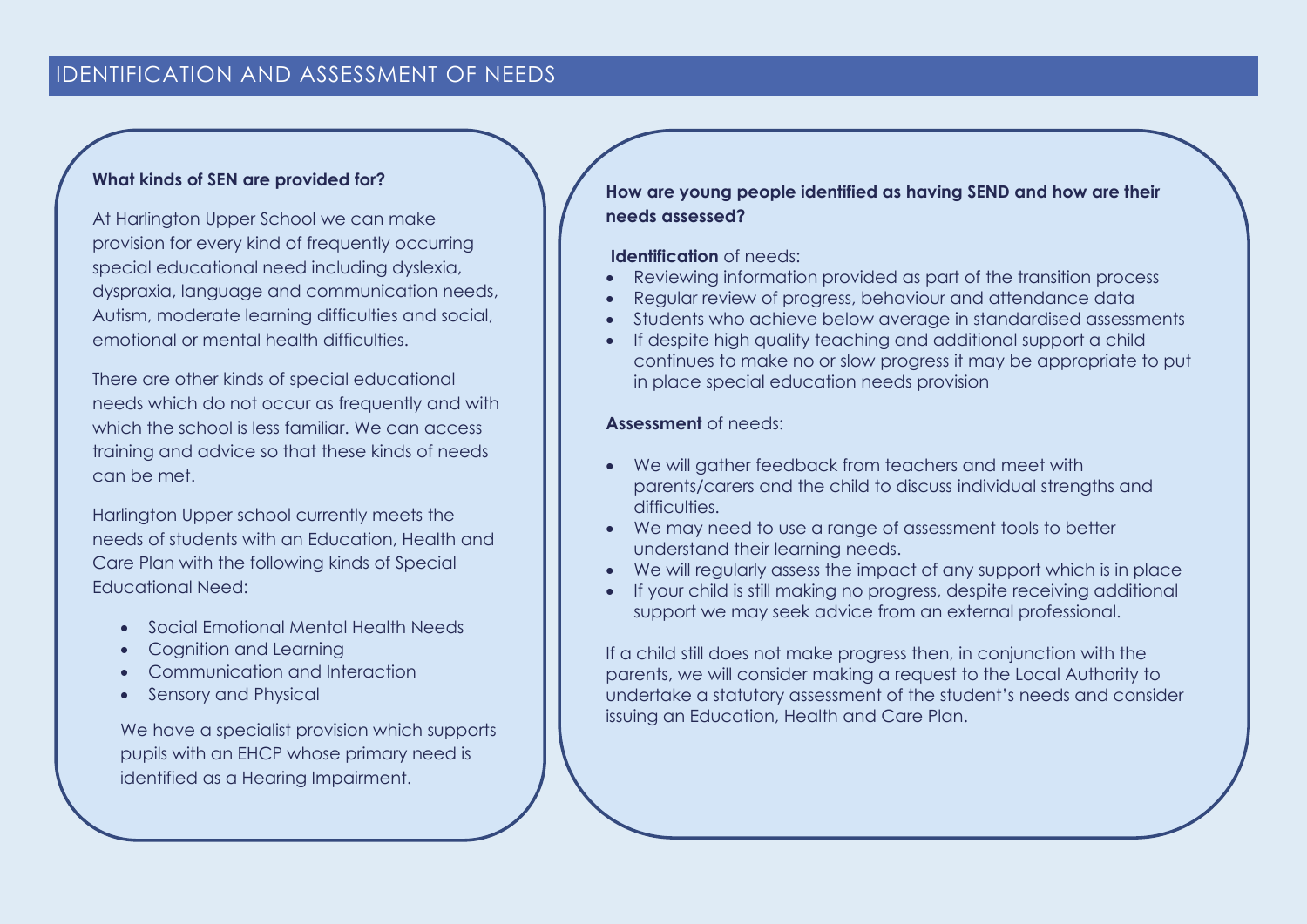## INCLUDING THE VOICES OF STUDENTS AND PARENTS

### **Parents**

## **How will I be involved if concerns are raised?**

- Initially a subject teacher may contact you if they have concerns. They will initially look to address any concerns within the department
- If concerns about progress persist a member of the Learning Support Department will be in contact. They will set up a meeting to discuss:
	- o Any concerns that you have
	- o Any concerns that your child has
	- o Identify any further support required; including exploring whether external support is necessary
	- o Set up a date for review

### **How will I be involved if my child is receiving SEND support?**

- If your child is on SEND Support or has an Education Health Care Plan then you will both be involved in reviews of their support; these will take place three times a year.
- If your child has an EHCP you can also share your views at their annual review meeting.
- You will also be able to share your views and discuss your child's progress at meetings with your child's form tutor / subject teachers at parents evenings.

### **Students**

- Students with EHCP or receiving SEND support can share their views as part of the review process
- Students can talk to staff at lunch or break times; the Learning Support Department is always accessible
- Student voice questionnaires

# **What support is there for parents/ carers of SEND students?**

- SEND coffee evenings throughout the year
- Year 8-9 SEND transition coffee evening
- Subject teachers and SENDCo are available at parents evenings to discuss any concerns

Bedfordshire Special Educational Needs and Disability Information, Advice and Support Service (SENDIASS) is dedicated to supporting parents. More information can be found here:

[https://www.centralbedfordshire.gov.uk/info/15/special\\_educational\\_needs\\_an](https://www.centralbedfordshire.gov.uk/info/15/special_educational_needs_and_disability_-_local_offer/141/central_bedfordshire_special_educational_needs_and_disability_information_advice_and_support_service) [d\\_disability\\_-](https://www.centralbedfordshire.gov.uk/info/15/special_educational_needs_and_disability_-_local_offer/141/central_bedfordshire_special_educational_needs_and_disability_information_advice_and_support_service)

[\\_local\\_offer/141/central\\_bedfordshire\\_special\\_educational\\_needs\\_and\\_disabilit](https://www.centralbedfordshire.gov.uk/info/15/special_educational_needs_and_disability_-_local_offer/141/central_bedfordshire_special_educational_needs_and_disability_information_advice_and_support_service) [y\\_information\\_advice\\_and\\_support\\_service](https://www.centralbedfordshire.gov.uk/info/15/special_educational_needs_and_disability_-_local_offer/141/central_bedfordshire_special_educational_needs_and_disability_information_advice_and_support_service)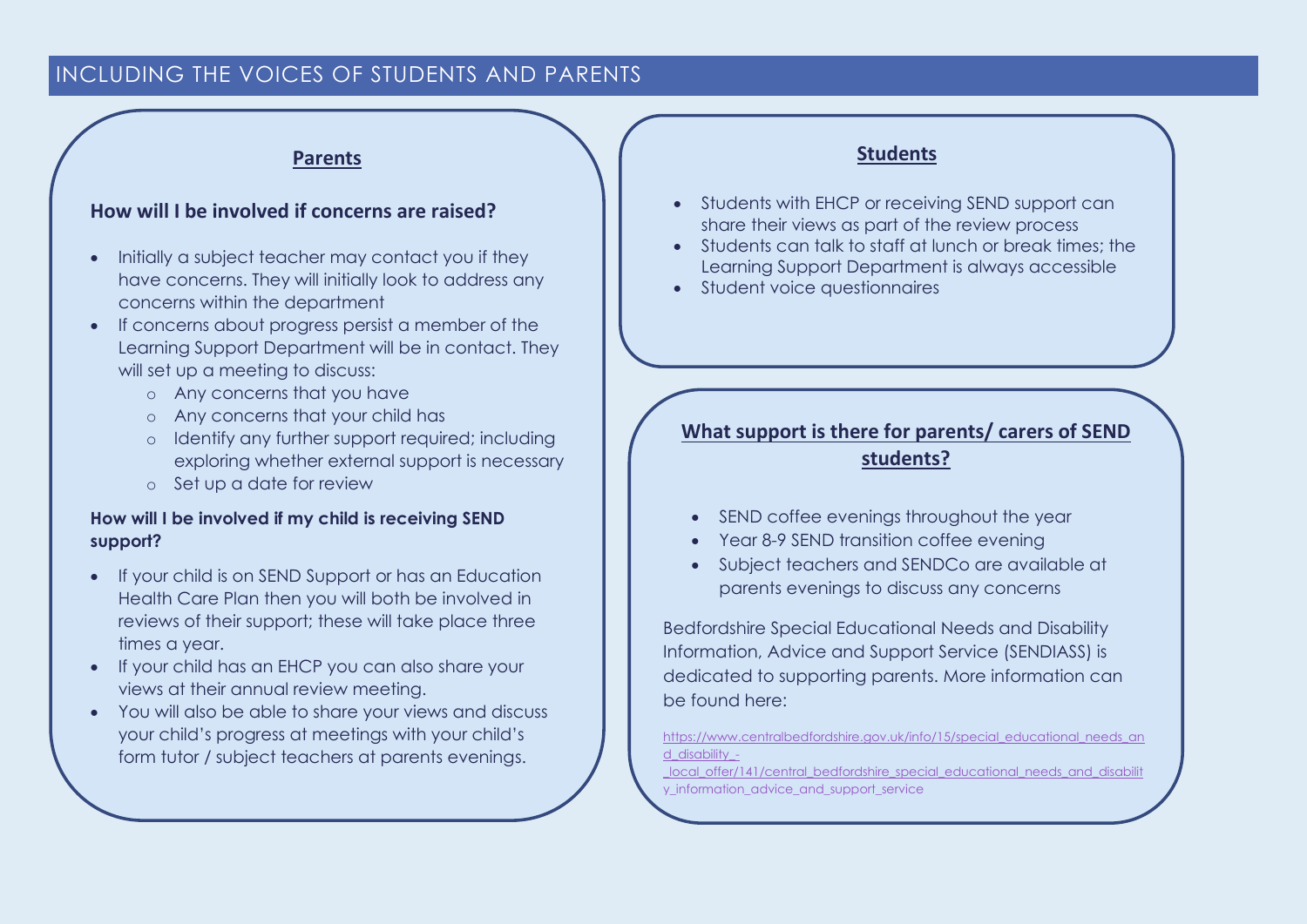## TEACHING AND LEARNING OF STUDENTS WITH SEND

### **How might teaching and the curriculum be adapted for my child?**

- High quality teaching is on offer to all students, regardless of their learning needs. Teachers adapt and personalise lessons to meet the needs of their students. Most, if not all teaching takes place in mainstream lessons.
- Students on the SEND register will have a pen portrait which outlines their needs and strategies which teachers should use to support with planning.
- If necessary, children may be removed from lessons to take part in individual/ small group interventions. For example, literacy programmes, pre-teaching. The aim is always to reintegrate the child back into mainstream lessons.
- For a small number of students, we follow alternative pathways (e.g. Life and Living Skills/ Entry Level). Whilst the emphasis is still on these students completing the majority of their lessons alongside their peers with subject specialists, provision for small group or 1:1 teaching within Learning Support may also be made.

#### **What additional support for learning can my child access?**

| <b>Universal</b>  | $\triangleright$ All subject teachers have the highest             |
|-------------------|--------------------------------------------------------------------|
|                   | expectation of all their students, regardless of                   |
|                   | need and provide excellent teaching                                |
|                   | $\triangleright$ All teachers take into account individual         |
|                   | needs specified on pen portraits and                               |
|                   | personalise lessons to account for these and                       |
|                   | the recommended strategies                                         |
| <b>Targeted</b>   | $\triangleright$ If, despite receiving high quality teaching,      |
|                   | your child continues to make no progress, we                       |
|                   | will consider if targeted support is necessary.                    |
|                   | $\triangleright$ We will assess the need, plan and deliver         |
|                   | support then review it for impact                                  |
|                   | Please see appendix 1 for an overview of<br>$\blacktriangleright$  |
|                   | targeted support we offer                                          |
| <b>Specialist</b> | If despite universal and targeted support your<br>$\triangleright$ |
|                   | child is still not making progress, we may                         |
|                   | request your permission to seek external                           |
|                   | support. This could be from:                                       |
|                   | <b>Educational Psychologist</b><br>$\circ$                         |
|                   | <b>Autism Advisory Service</b><br>$\circ$                          |
|                   | Speech and Language Therapist<br>$\circ$                           |
|                   | <b>CAMHS</b> school link<br>$\Omega$                               |

#### **How do we measure the impact of support accessed and progress of the child?**

- Subject progress reports are sent home three times a year
- Children at SEN support and with EHCPs will have three meetings/ reviews a year
- Any additional support is reviewed at least termly to ensure it is having an impact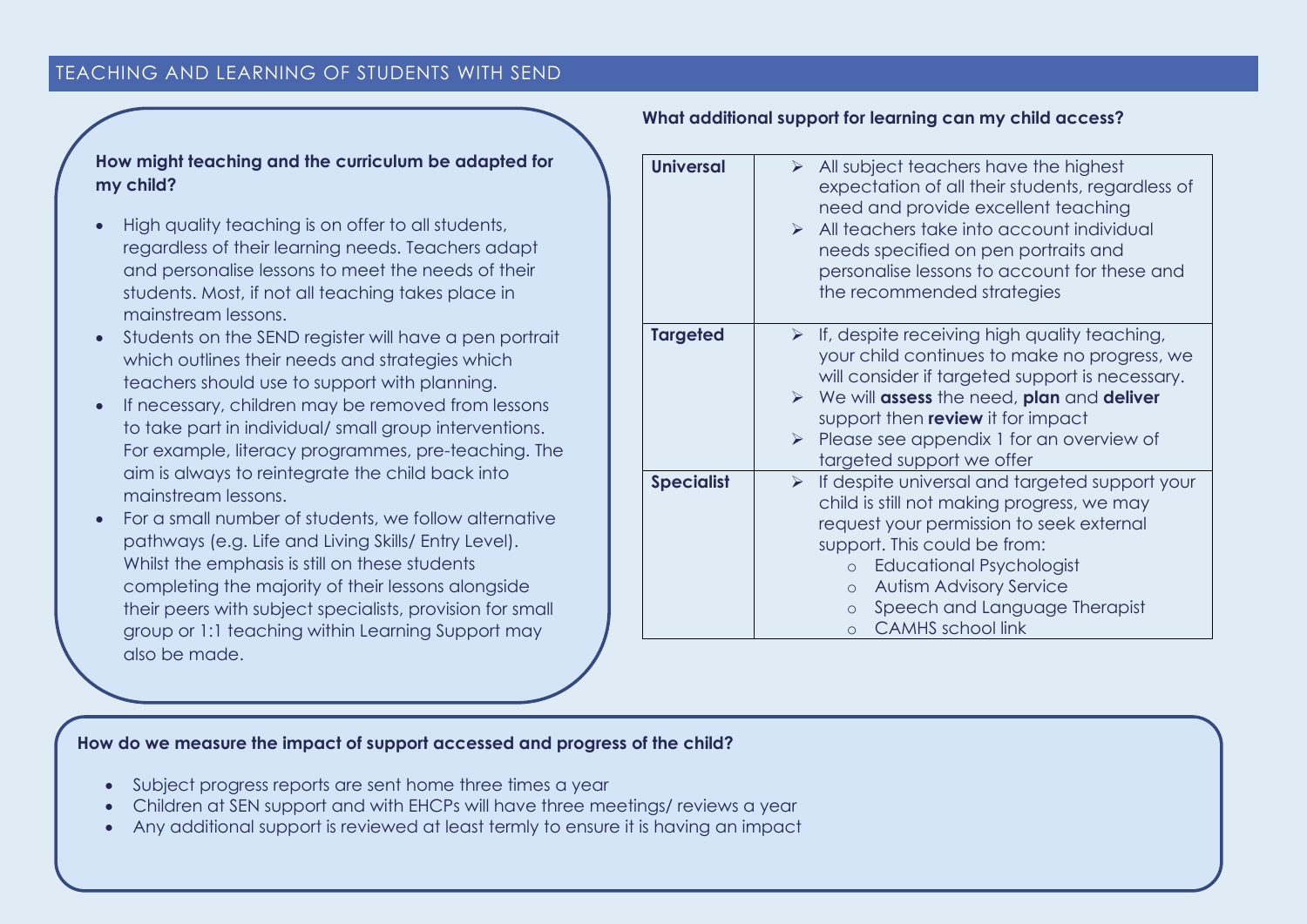# TRANSITION

## **Transition into Year 9**

- The Learning Support team work closely with the SENDCO's of all feeder schools
- Where possible the SENDCo will attend the Middle School Annual review of any EHCP student transitioning to Harlington Upper School
- Additional transition visits are offered for those who need them
- A transition booklet is shared with pupils on the SEND register
- Transition group for students during the first half term

## **Transition KS4 – KS5**

- Relevant information is shared with the next setting
- For students with a statement of special educational needs or an Education, Health and Care Plan, this might include accompanied visits to the next setting of their choice.
- Students are offered a careers interview; this can be supported by a TA if required
- Students with an EHCP from Central Bedfordshire are supported by the Local Authority Youth Support Service
- Discussions about next steps are had with students and their parents/ carers at annual/ support review meetings

## **Transition KS3-KS4**

- SENDCO and Learning Support Manager are available during options evenings and parents evenings to give guidance.
- Options will be discussed as part of year 9 SEND Support/ EHCP reviews
- All parents and students can attend Options Evenings to gather information about options and courses
- If required, students can be referred for a Careers interview

## **Transition from KS5**

- Form tutors and sixth form study sessions give advice and guidance about different pathways available
- Professional careers advice offered if required
- If student has a Central Bedfordshire issued EHCP the Youth Support Service may provide further support
- Discussions with SENDCO during annual review about next steps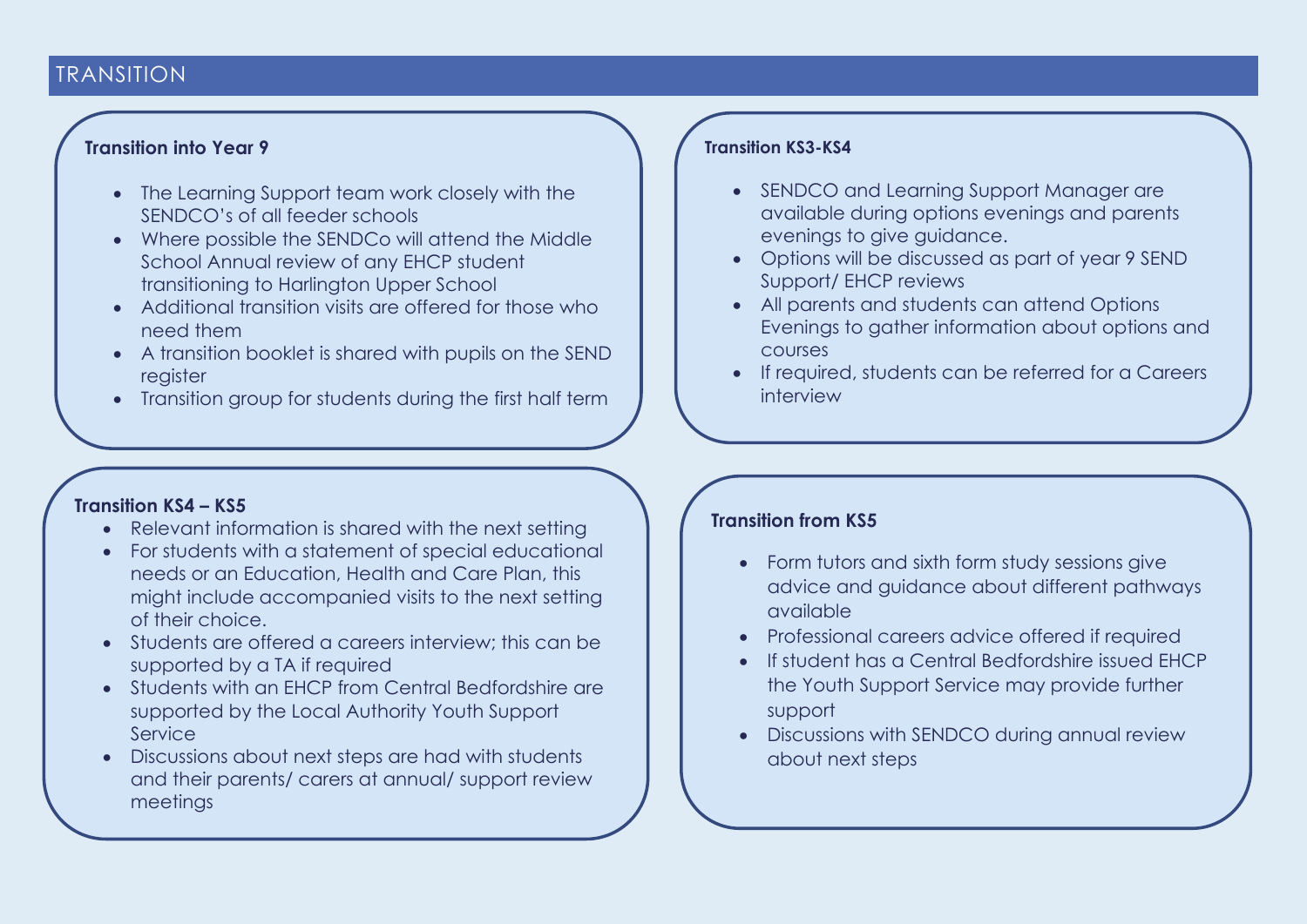# **What support is there for my child's wellbeing?**

- We cover aspects of emotional well-being as part of our whole school PSHE programme. This is delivered through Personal Development or Values Lessons and Year group assemblies
- Each year group has a dedicated Head of Year and Pastoral Support Worker. This team is responsible for the overall wellbeing of all pupils in the relevant year group.
- Form tutors have responsibility for every child in their class and this would be the first point of contact.
- For some students who require targeted support this may include:
	- o Time-out card
	- o Referral to a dedicated intervention worker
	- o Access to a small group intervention focused on an aspect of well-being (e.g. anxiety)
	- o Referral to school counsellor/ nurse
	- o An external referral to CAMHs
- **What activities are available for students with special educational needs?**
- We offer a range of extra-curricular activities and trips to all students
- We are committed to being an inclusive school and providing equal opportunity to all students. When required we will make reasonable adjustments to ensure that students with SEN and/ or disabilities are included in all activities
- Please contact your child's form tutor if you have concerns regarding your child's participation in any extra-curricular activities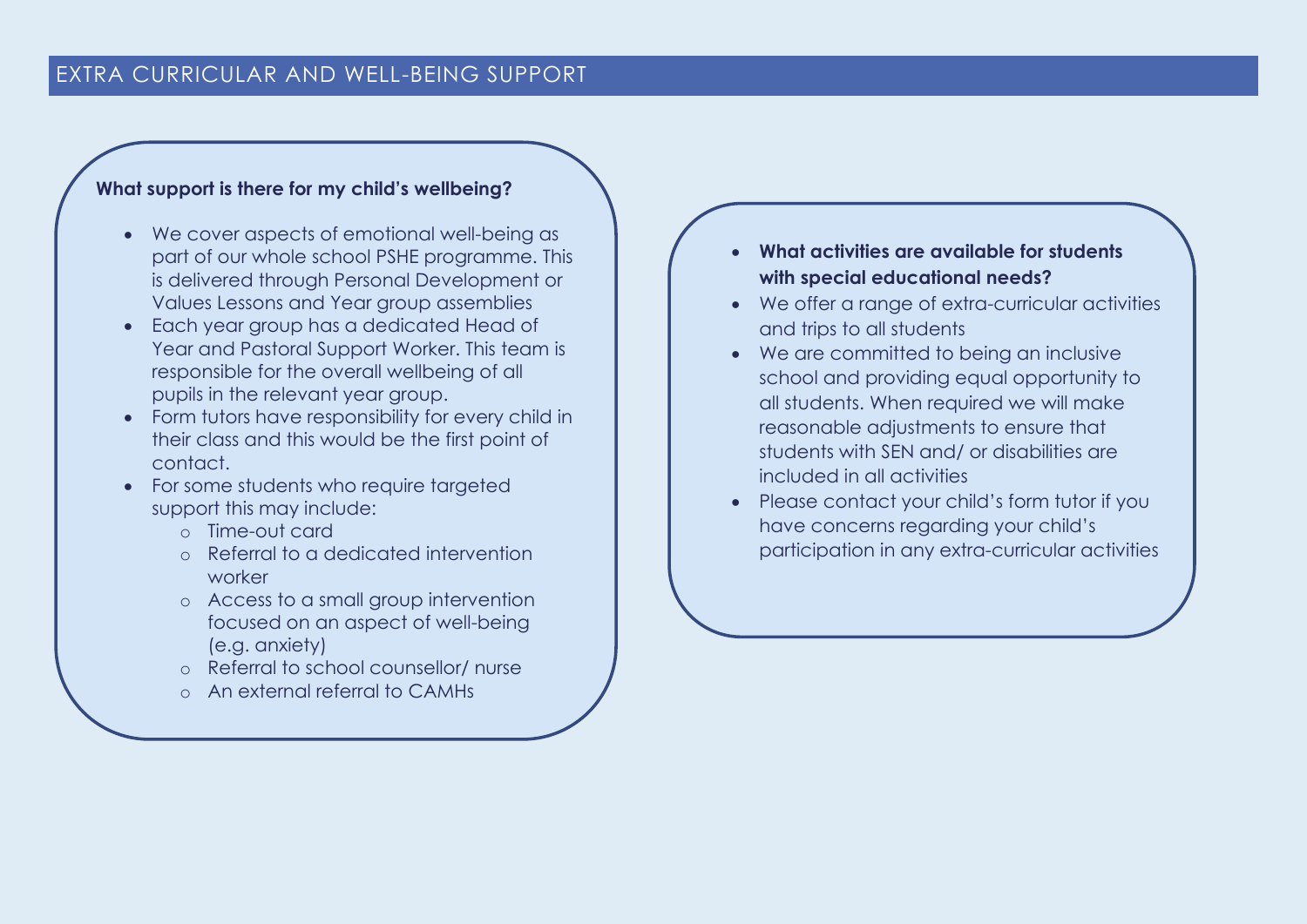# STAFF TRAINING AND SPECIALIST SUPPORT

## **How are teachers supported to meet the needs of students with SEND?**

- Departmental and individual teacher support by the SENDCo with planning and reviewing lessons
- Whole school CPD training which focuses on quality first teaching
- Whole school/ small group CPD training on specific areas of need for example, ASD, ADHD, attachment
- Specialist CPD sessions as appropriate
- Strategies/ reports shared by specialist teachers

## **What specialist services are accessed by the school?**

- Educational Psychology Service
- Speech and Language Therapist
	- Teacher of the Deaf
	- Visual Impairment Specialist
		- Autism Advisory Service
- Child Adolescent Mental Health (CAMHs) school

link

- School nurse
- School counsellors
- Education Welfare Officer

## **What specialist training have staff had?**

- SENDCo has National Award in Special Educational Needs Coordination and Level 7 certificate in assessing for access arrangements
- Qualified Teacher of the Deaf
- Level 4 HLTA
- Majority of TAs have completed Open University Certificates in 'Understanding Autism' and 'Understanding Dyslexia'
- Whole staff training from ASD advisory service
- EP led training on attachment and associated challenges in school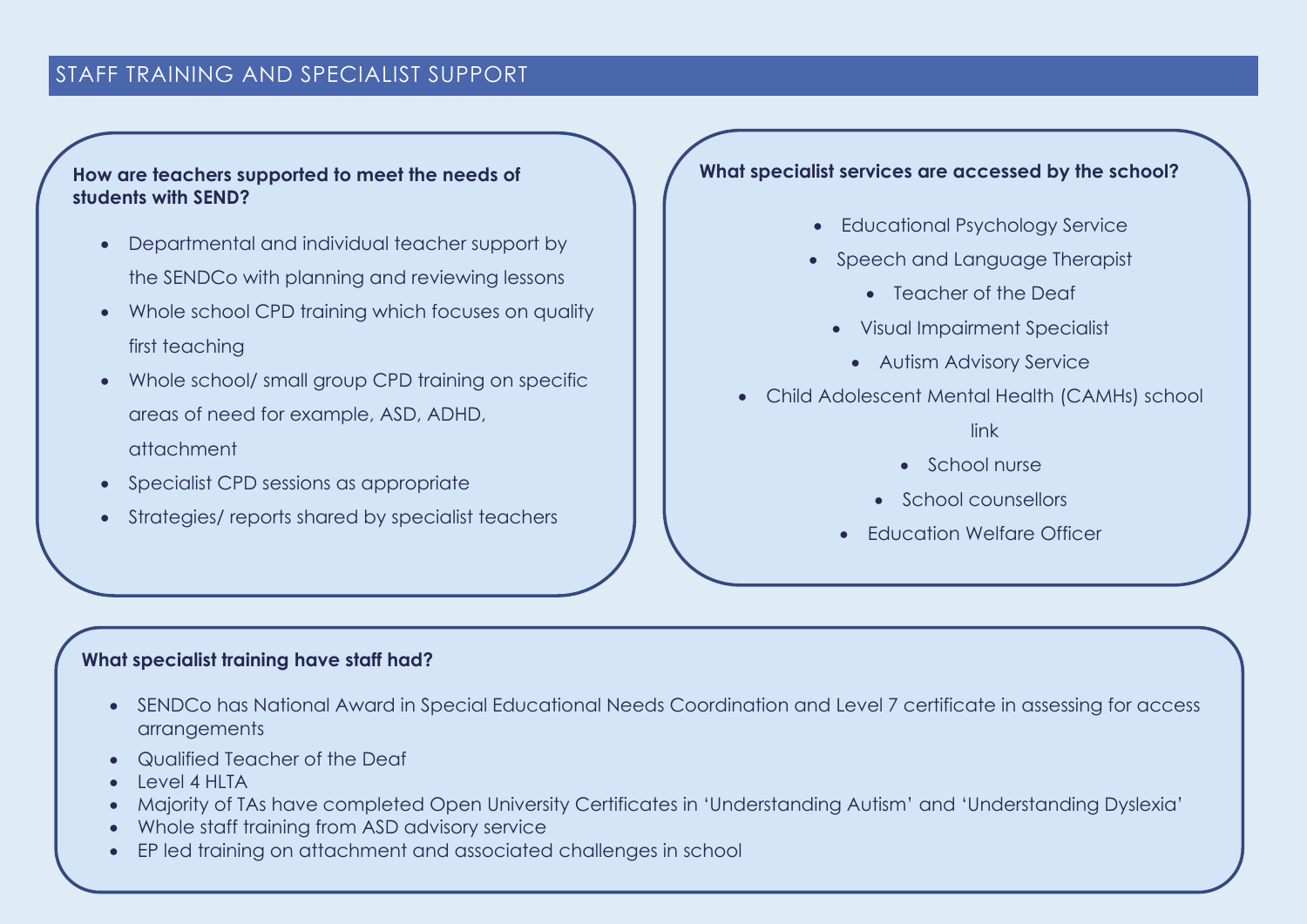**Who can I contact if I have a complaint about the special educational needs provision being made?**

In the first instance we encourage parents to discuss any concerns with the SENDCo

If your concerns are not dealt with satisfactorily, you can then complain via the normal complaints procedure. Please follow this link: [https://www.harlington.org/MainFolder/1.%20Our%20School/Policies%20and%20Guidance/18-](https://www.harlington.org/MainFolder/1.%20Our%20School/Policies%20and%20Guidance/18-Complaints-and-Concilliation-Procedure.pdf) [Complaints-and-Concilliation-Procedure.pdf](https://www.harlington.org/MainFolder/1.%20Our%20School/Policies%20and%20Guidance/18-Complaints-and-Concilliation-Procedure.pdf)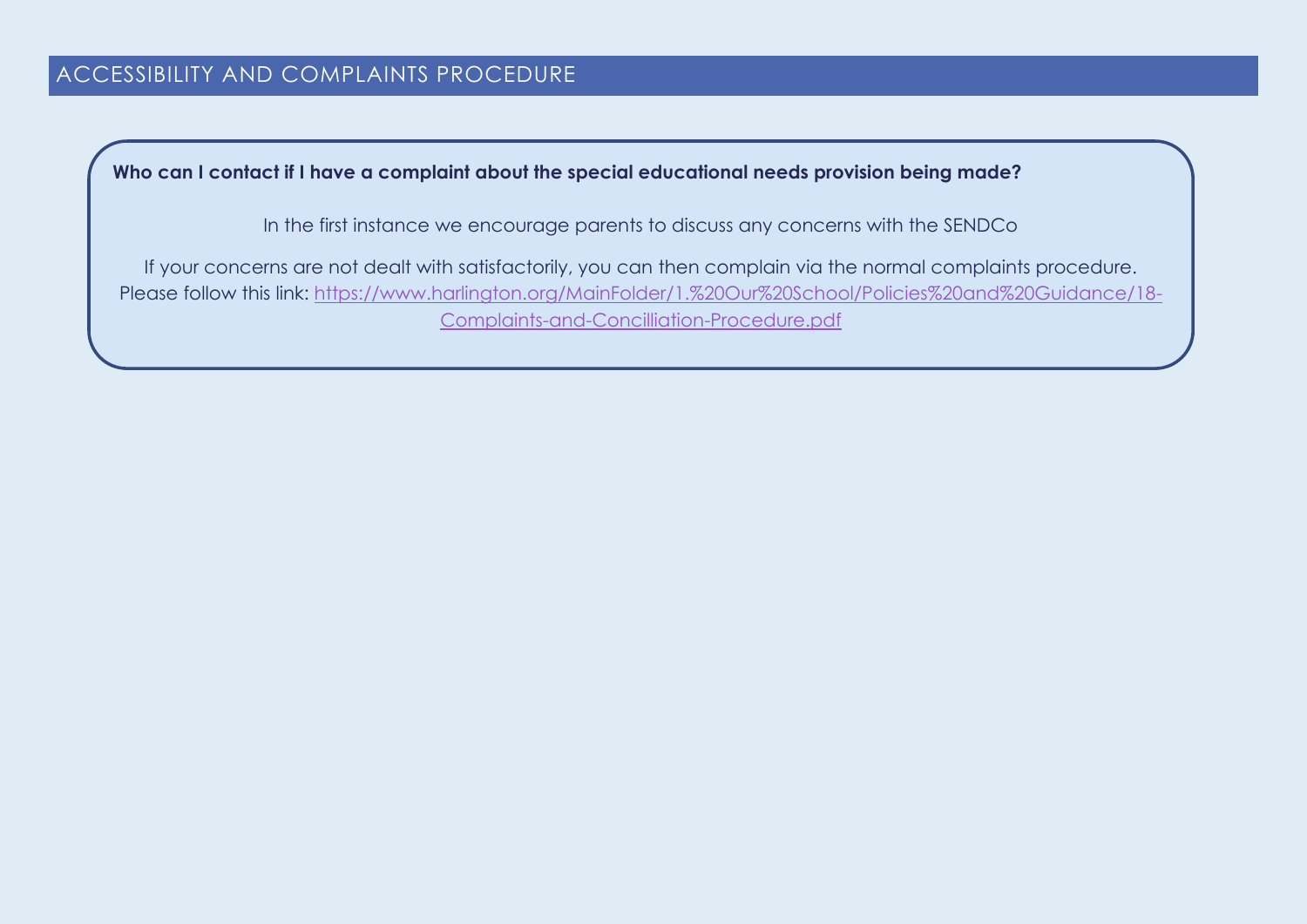| <b>Area of Need</b>              | <b>Universal</b>                                                                                                                                                                                                                                                                                                                                                                                                                                                                                          | <b>Targeted</b>                                                                                                                                                                                                                                                                                                                                                                                                                                                                                                                                                   | <b>Specialist</b>                                                                                                                                                                                                                                                                                                                                                                                        |
|----------------------------------|-----------------------------------------------------------------------------------------------------------------------------------------------------------------------------------------------------------------------------------------------------------------------------------------------------------------------------------------------------------------------------------------------------------------------------------------------------------------------------------------------------------|-------------------------------------------------------------------------------------------------------------------------------------------------------------------------------------------------------------------------------------------------------------------------------------------------------------------------------------------------------------------------------------------------------------------------------------------------------------------------------------------------------------------------------------------------------------------|----------------------------------------------------------------------------------------------------------------------------------------------------------------------------------------------------------------------------------------------------------------------------------------------------------------------------------------------------------------------------------------------------------|
|                                  |                                                                                                                                                                                                                                                                                                                                                                                                                                                                                                           |                                                                                                                                                                                                                                                                                                                                                                                                                                                                                                                                                                   |                                                                                                                                                                                                                                                                                                                                                                                                          |
| Communication<br>and Interaction | Quality first teaching with<br>personalisation, assessment for learning.<br>This may include: student grouping/<br>seating/taking into account strategies<br>on pupil profiles/ visual aids etc<br>Teaching Assistants in the classroom<br><b>SEND learning walks</b><br>Homework club<br>Access to careers advisor<br>Referrals to Learning Support<br>Department for assessment of needs<br>Homework clubs<br>Training and INSET for staff<br>SEND transition day and additional<br>transition meetings | Targeted adult support within the classroom<br>(TA or teacher)<br><b>Team Around the Child Meeting</b><br>$\bullet$<br>Case conferences with subject teachers<br>Individual Learning Plan with targets/<br>regular review with parents<br>Small group interventions which include:<br>Talk about for teenagers<br>$\circ$<br>Use of social stories<br>$\Omega$<br>Support to use alternative methods of<br>communication e.g. timeout cards/ask for<br>help cards<br>5 point scale<br>Access arrangements in examinations<br>$\bullet$<br>Laptop use<br>$\bullet$ | Referral to and input<br>from:<br><b>SALT</b><br>$\circ$<br><b>ASD</b> advisory<br>$\circ$<br>service<br><b>Hearing</b><br>$\circ$<br><b>Impairment</b><br>Provision<br>1:1 intervention<br>following specialist<br>guidance<br>On-going monitoring<br>of progress and<br>regular (at least<br>termly) review of<br>targets and<br>feedback to parents<br>Individually targeted<br>TA support in lessons |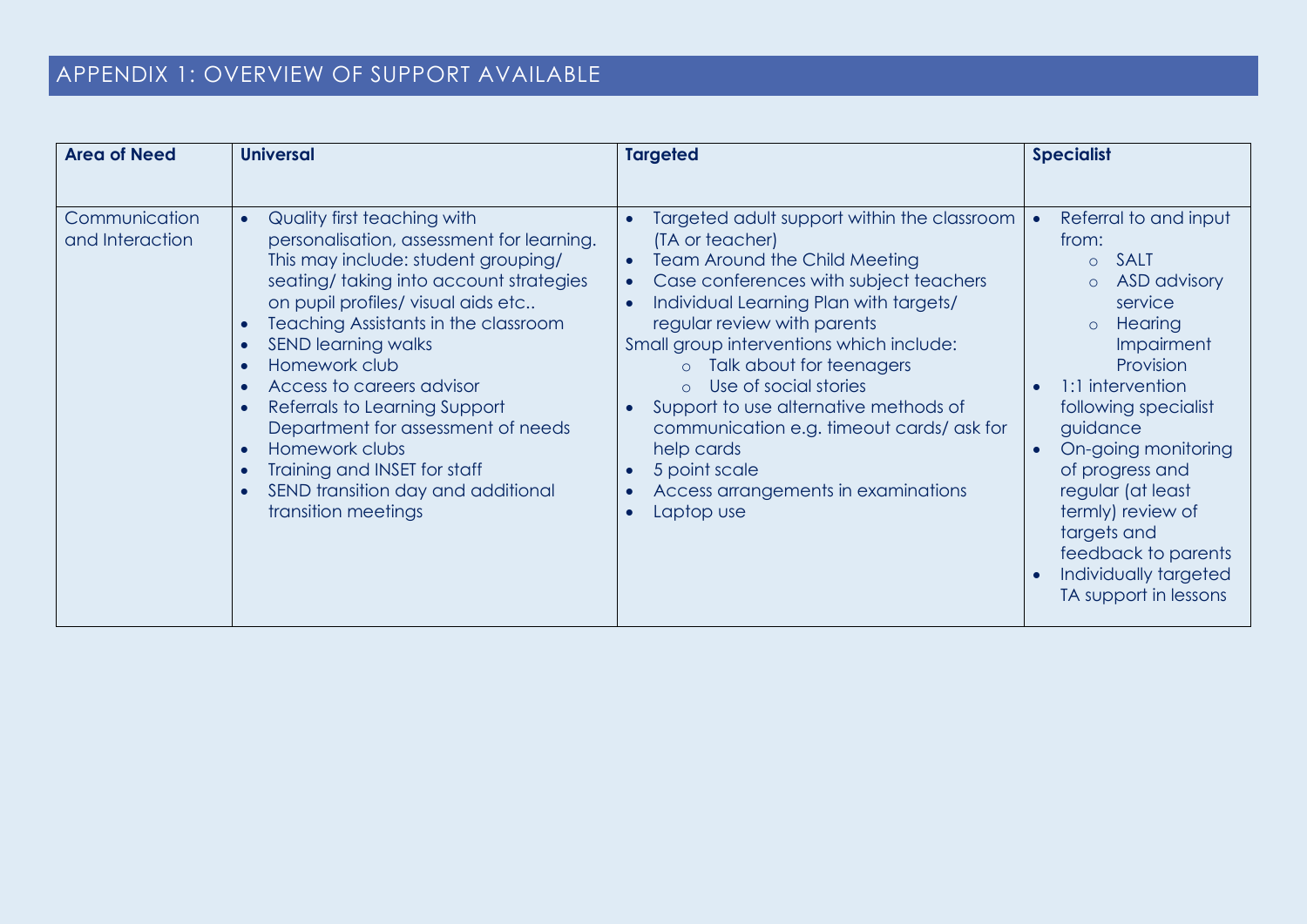| <b>Area of Need</b>       | <b>Universal</b>                                                                                                                                                                                                                                                                                                                                                                                                                                                                                                                                                                                                                        | <b>Targeted</b>                                                                                                                                                                                                                                                                                                                                                                                                                                                                                                                                                                                                     | <b>Specialist</b>                                                                                                                                                                                                                                                                                                                                                 |
|---------------------------|-----------------------------------------------------------------------------------------------------------------------------------------------------------------------------------------------------------------------------------------------------------------------------------------------------------------------------------------------------------------------------------------------------------------------------------------------------------------------------------------------------------------------------------------------------------------------------------------------------------------------------------------|---------------------------------------------------------------------------------------------------------------------------------------------------------------------------------------------------------------------------------------------------------------------------------------------------------------------------------------------------------------------------------------------------------------------------------------------------------------------------------------------------------------------------------------------------------------------------------------------------------------------|-------------------------------------------------------------------------------------------------------------------------------------------------------------------------------------------------------------------------------------------------------------------------------------------------------------------------------------------------------------------|
|                           |                                                                                                                                                                                                                                                                                                                                                                                                                                                                                                                                                                                                                                         |                                                                                                                                                                                                                                                                                                                                                                                                                                                                                                                                                                                                                     |                                                                                                                                                                                                                                                                                                                                                                   |
| Cognition and<br>Learning | Quality first teaching with<br>$\bullet$<br>personalisation, assessment for<br>learning. This may include: student<br>grouping/seating/taking into<br>account strategies on pupil profiles/<br>visual aids etc<br>Teaching Assistants in the classroom<br><b>SEND learning walks</b><br>$\bullet$<br>Referrals to Learning Support<br>Department for assessment of<br>needs<br>Homework clubs<br>Training and INSET for staff<br>SEND transition day and additional<br>transition meetings<br>Access to careers advisor<br>$\bullet$<br>Values and Personal Development<br>curriculum<br>Revision strategies sessions<br>Homework clubs | Targeted adult support within the<br>classroom (TA or teacher)<br>Team Around the Child Meeting<br>$\bullet$<br>Case conferences with subject<br>teachers<br>Individual Learning Plan with targets<br>Small group intervention sessions, this<br>could include:<br><b>Rapid Reading</b><br>$\circ$<br>Bedrock vocabulary building<br>$\circ$<br>Maths support<br>$\circ$<br>Sixth form paired reading<br>$\circ$<br>Additional English and Maths as part<br>of curriculum offer<br>Laptop use<br>Access arrangements for<br>examinations<br>Assistive technology e.g. reading<br>$\bullet$<br>pens/ dragon software | <b>Entry Level</b><br>$\bullet$<br>qualifications<br>Educational<br>$\bullet$<br>Psychologist<br>referral/input<br>On-going<br>$\bullet$<br>monitoring of<br>progress and<br>regular (at least<br>termly) review of<br>targets and<br>feedback to<br>parents<br>Individually<br>$\bullet$<br>targeted TA support<br>in lessons<br>Adapted curriculum<br>$\bullet$ |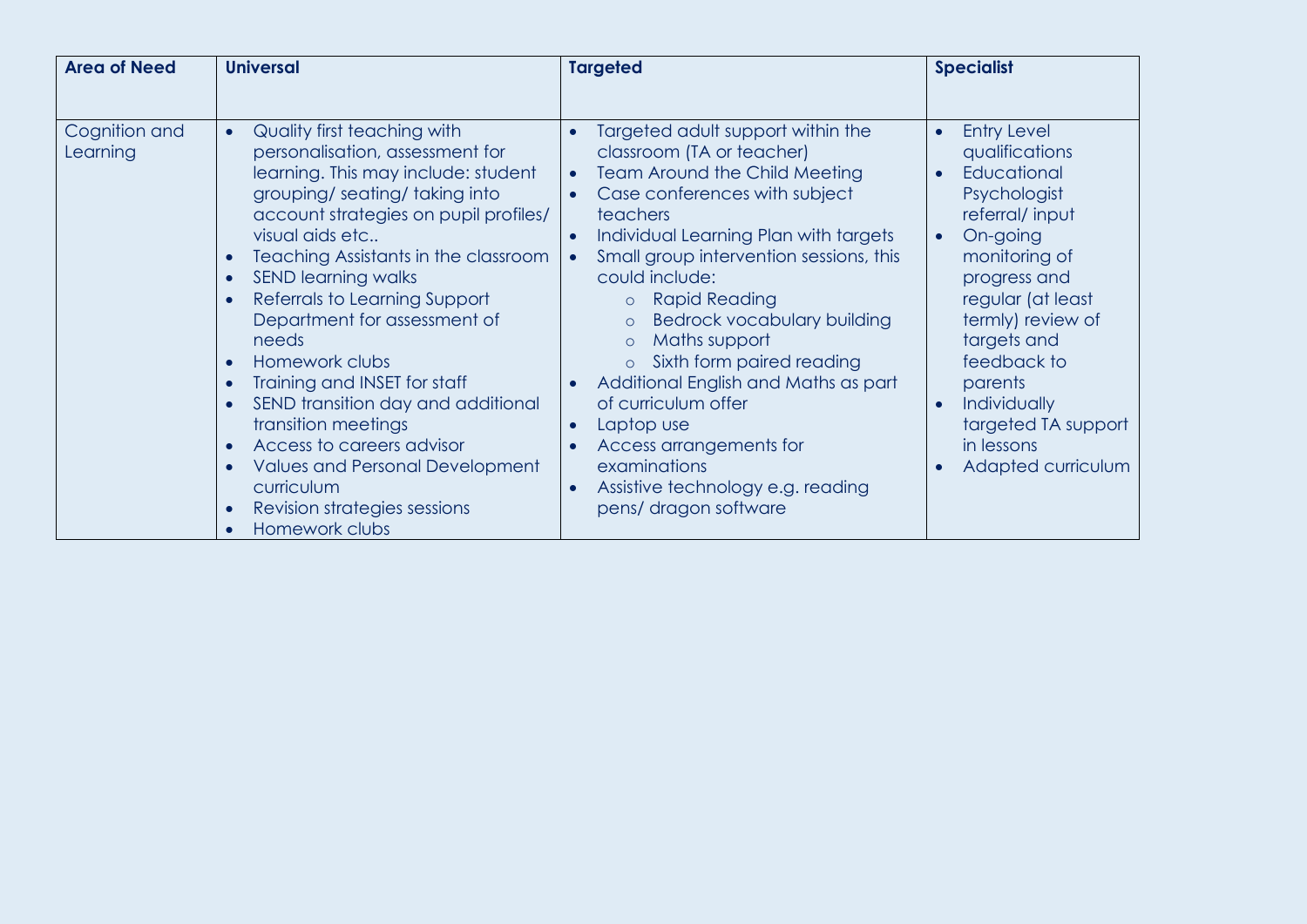| <b>Area of Need</b> | <b>Universal</b>                                                                                                                                                                                                                                                                                                                                                                                                                                                                                                                                                                                                                                                                                                                                                                                                                                               | <b>Targeted</b>                                                                                                                                                                                                                                                                                                                                                                                                                                                                                                                                                                                                                                                            | <b>Specialist</b>                                                                                                                                                                                                                                                                                                                                                                                                                                                                                           |
|---------------------|----------------------------------------------------------------------------------------------------------------------------------------------------------------------------------------------------------------------------------------------------------------------------------------------------------------------------------------------------------------------------------------------------------------------------------------------------------------------------------------------------------------------------------------------------------------------------------------------------------------------------------------------------------------------------------------------------------------------------------------------------------------------------------------------------------------------------------------------------------------|----------------------------------------------------------------------------------------------------------------------------------------------------------------------------------------------------------------------------------------------------------------------------------------------------------------------------------------------------------------------------------------------------------------------------------------------------------------------------------------------------------------------------------------------------------------------------------------------------------------------------------------------------------------------------|-------------------------------------------------------------------------------------------------------------------------------------------------------------------------------------------------------------------------------------------------------------------------------------------------------------------------------------------------------------------------------------------------------------------------------------------------------------------------------------------------------------|
|                     |                                                                                                                                                                                                                                                                                                                                                                                                                                                                                                                                                                                                                                                                                                                                                                                                                                                                |                                                                                                                                                                                                                                                                                                                                                                                                                                                                                                                                                                                                                                                                            |                                                                                                                                                                                                                                                                                                                                                                                                                                                                                                             |
| <b>SEMH</b>         | Quality first teaching with<br>$\bullet$<br>personalisation, assessment for<br>learning. This may include: student<br>grouping/seating/taking into<br>account strategies on pupil profiles/<br>visual aids etc<br>Teaching Assistants in the classroom<br>$\bullet$<br><b>SEND learning walks</b><br>$\bullet$<br>Referrals to Learning Support<br>$\bullet$<br>Department for assessment of needs<br>Training and INSET for staff<br>$\bullet$<br>SEND transition day and additional<br>$\bullet$<br>transition meetings<br><b>Values and Personal Development</b><br>curriculum<br>Use of whole school behaviour and<br>$\bullet$<br>consequence system<br>Check-ins from year office<br>$\bullet$<br>Reports (tutor/form)<br>$\bullet$<br>Additional communication with<br>$\bullet$<br>parents<br>Use of sixth form mentors<br>$\bullet$<br>Homework clubs | Targeted adult support within the<br>$\bullet$<br>classroom (TA or teacher)<br><b>Team Around the Child Meeting</b><br>$\bullet$<br>Case conferences with subject<br>$\bullet$<br>teachers<br>Individual Learning Plan with targets<br>Small group intervention sessions, this<br>could include:<br>Anxiety or anger gremlin<br>$\circ$<br>Touchbase transition groups<br>$\circ$<br>Mentoring<br>$\circ$<br>Access arrangements for examinations<br>$\bullet$<br>Time-out pass<br>Sixth form mentors<br>$\bullet$<br>Referral to pastoral support team for<br>1:1 or small group work<br>Targeted support from Head of Year/<br>Year support worker<br>Adapted curriculum | In school<br>$\bullet$<br>counselling service<br><b>CAMHS</b> referral/<br>$\bullet$<br>support sought<br>Edwin Lobo referral<br>$\bullet$<br>Educational<br>$\bullet$<br>Psychologist<br>referral/input<br>On-going<br>$\bullet$<br>monitoring of<br>progress and<br>regular (at least<br>termly) review of<br>targets and<br>feedback to<br>parents<br>Individually<br>$\bullet$<br>targeted TA support<br>in lessons<br><b>ACB/</b> vocational<br>curriculum<br>Adapted<br>curriculum<br>Seeds of change |